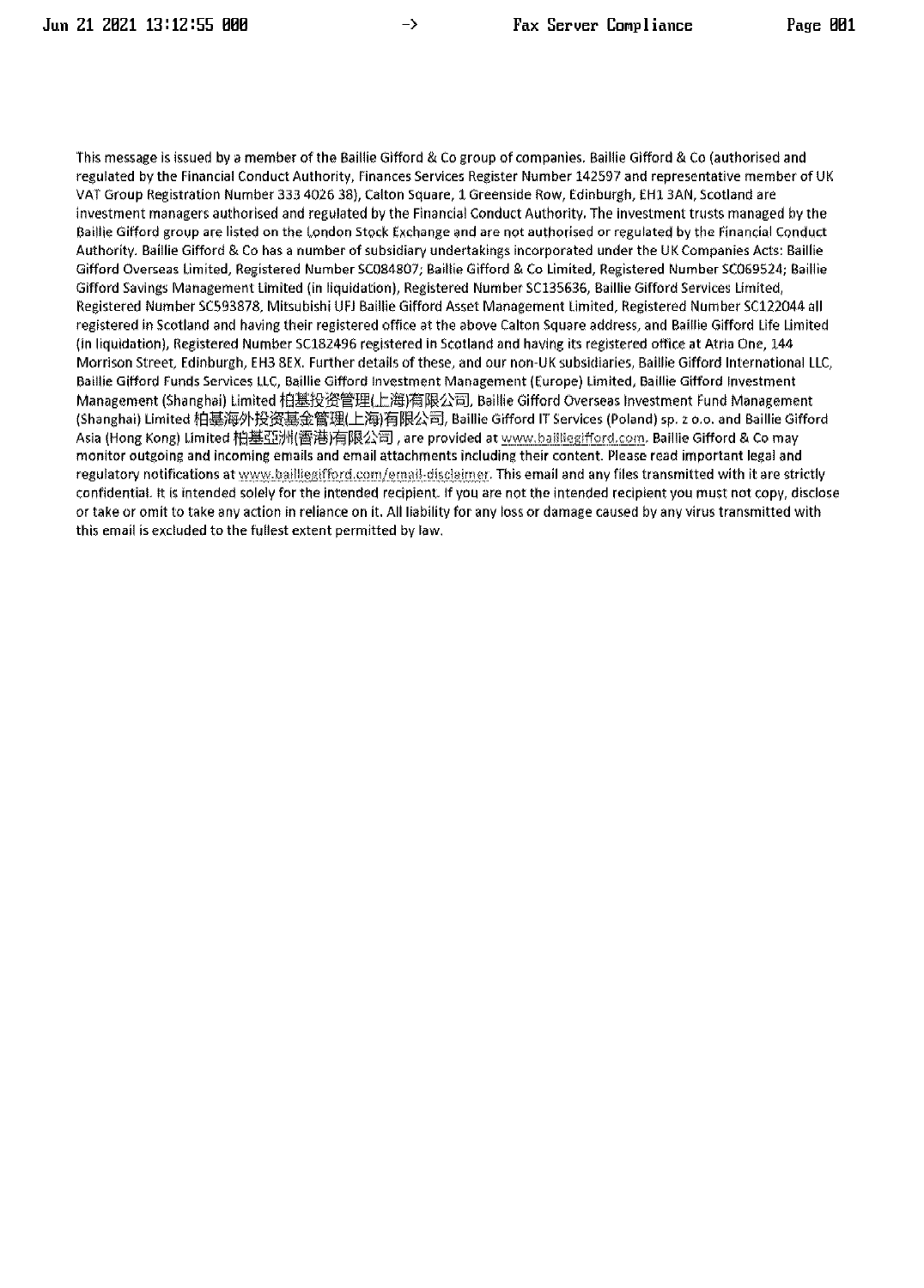## **Form 604**

Corporations Act 2001 Section 671B

## Notice of change of interests of substantial holder

| Nickel Mines Limited                                               |  |  |  |  |
|--------------------------------------------------------------------|--|--|--|--|
| ACN 127 510 589                                                    |  |  |  |  |
|                                                                    |  |  |  |  |
| Baillie Gifford & Co and its Affiliated Companies (See Annexure 1) |  |  |  |  |
| NIA                                                                |  |  |  |  |
| There was a change in the interests of the<br>21/06/2021           |  |  |  |  |
| 05/01/2021<br>The previous notice was given to the company on-     |  |  |  |  |
| 05/01/2021                                                         |  |  |  |  |
|                                                                    |  |  |  |  |

## 2. Previous and present voting power

The total number of votes attached to all the voting shares in the company or voting interests in the scheme that the substantial holder or an associate (2) had a relevant interest (3) in when last required, and when now required, to give a substantial holding notice to the company or scheme, are as follows:

| - Class of securities (4) | Previous notice<br>****************************** |                  | -Present notice -<br>--------- |                  |
|---------------------------|---------------------------------------------------|------------------|--------------------------------|------------------|
|                           | Person's votes                                    | Voling power (5) | Person's votes -               | Voling power (b) |
| Ordinary shares           | 129,551,010                                       | 5.15%            | 155 702 945                    | 6.19%            |
|                           |                                                   |                  |                                |                  |

#### 3. Changes in relevant interests

Particulars of each change in, or change in the nature of, a relevant interest of the substantial holder or an associate in voting securities of the company or scheme, since the substantial holder was last required to give a substantial holding notice to the company or scheme are as follows:

| Date of<br>change | Person whose relevant<br>interest changed | Nature of<br>change (6) | Donsideration<br>given in relation<br>to change (7) | Class and:<br>number of<br>securities affected | Person's votes<br>affected |
|-------------------|-------------------------------------------|-------------------------|-----------------------------------------------------|------------------------------------------------|----------------------------|
|                   | See Annexure ?                            |                         |                                                     |                                                |                            |
|                   |                                           |                         |                                                     |                                                |                            |
|                   |                                           |                         |                                                     |                                                |                            |

#### 4. Present relevant interests

Particulars of each relevant interest of the substantial holder in volting securities after the change are as follows.

| Holder of<br>relevant<br>interest | Registered<br>holder of<br>securities | Ferson entitled<br>to be registered<br>as holder (8) | Nature of<br>relevant<br>interest (6) | Class and<br>number of<br>securities | Person's votes |
|-----------------------------------|---------------------------------------|------------------------------------------------------|---------------------------------------|--------------------------------------|----------------|
|                                   | See Annexure 3                        |                                                      |                                       |                                      |                |
|                                   |                                       |                                                      |                                       |                                      |                |
|                                   |                                       |                                                      | --                                    |                                      |                |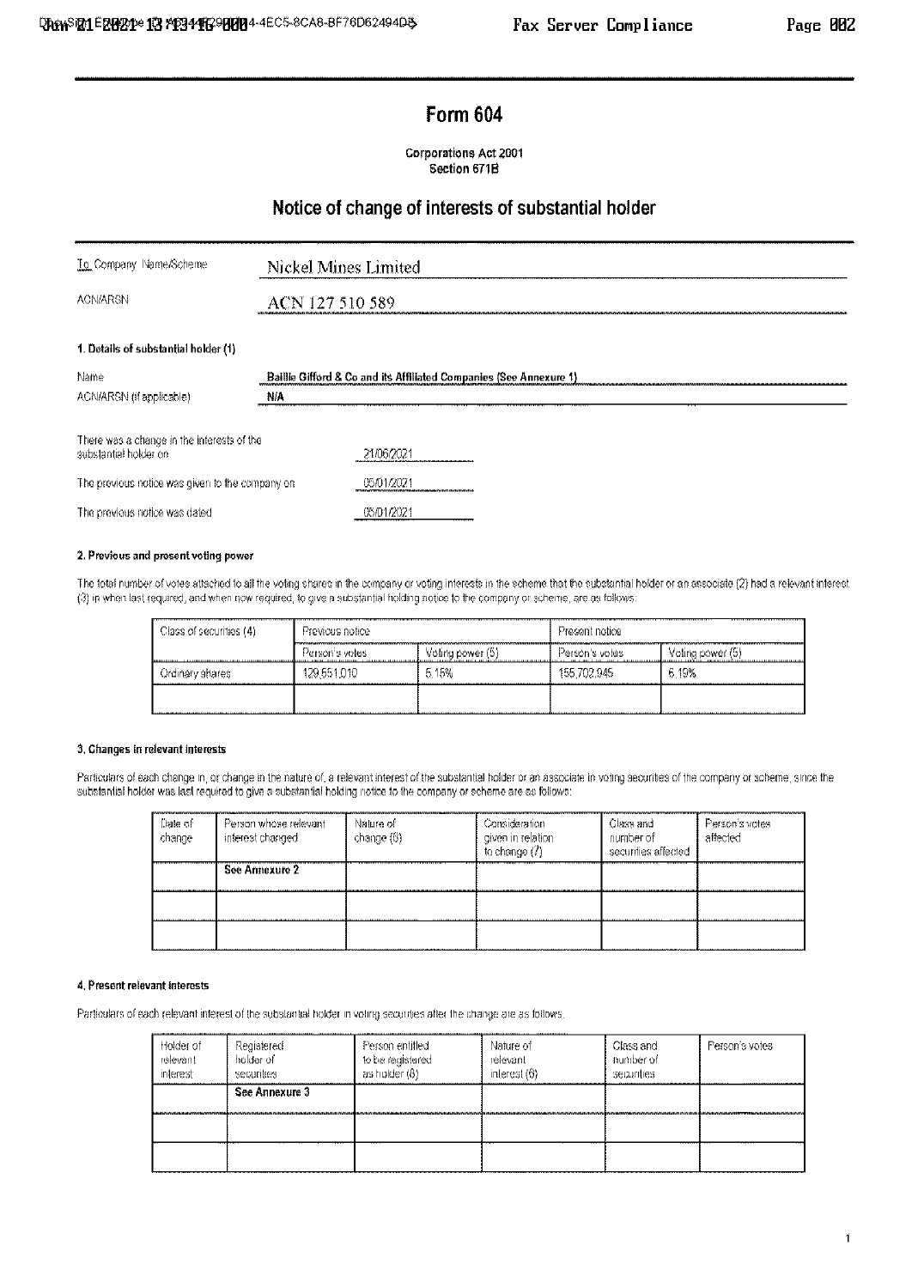#### 5. Changes in association

The persons who have become associates (2) of, ceased to be associates of, or have changed the nature of their association (9) with, the substantial holder in relation to voting interests in the company or scheme are as follows:

| Name and ACN/ARSN (if applicable) | <br>-Nature of association<br><b>.</b><br>,,,,,,,,,,,<br>------ |
|-----------------------------------|-----------------------------------------------------------------|
|                                   |                                                                 |

#### 6. Addresses

The addresses of persons named in this form are as follows:

| Name                                                                      | Address                                                                                      |
|---------------------------------------------------------------------------|----------------------------------------------------------------------------------------------|
| Baillie Gifford & Co.                                                     | {Calton Square, 1 Greenside Row, Edinburgh, Scotland, EH1 3AN                                |
| Baillie Gifford Overseas Limited                                          | Calton Square, 1 Greenside Row, Edinburgh, Scotland, EH1 3AN                                 |
| Baillie Gifford Life Limited                                              | ∲Calton Square, 1 Greenside Row, Edinburgh, Scotland, EM1 3AN                                |
| Baillie Gifford & Co Limited                                              | ∮Calton Square, 1 Greenside Row, Edinburgh, Scotland, EH1 3AN                                |
| Baillie Gifford Savings Management Limited                                | Calton Square, 1 Greenside Row, Edinburgh, Scotland, EH1 3AN                                 |
| Baillie Gifford International LLC                                         | {Calton Square, 1 Greenside Row, Edinburgh, Scotland, EH1 3AN                                |
| Mitsubishi UFJ Baillie Gifford Asset Management                           | ≸Calton Square, 1 Greenside Row, Edinburgh, Scotland, EH1 3AN                                |
| Baillie Gifford Funds Services LLC                                        | ≬Calton Square, 1 Greenside Row, Edinburgh, Scotland, EM1 3AN                                |
| Baillie Gifford Asia (Hong Kong) Limited                                  | Calton Square, 1 Greenside Row, Edinburgh, Scotland, EH1 3AN                                 |
| Baillie Gifford Investment Management (Europe)                            | 4/5 School House Lane East, Dublin 2, D02 N279, Ireland.                                     |
| Baillie Gifford Investment Management (Shanghai)                          | ใ∪nit 4203-04, One Museum Place, 669 Xin Zha Road, Jing An District, Shanghai 200041, China  |
| Baillie Gifford Services Limited                                          | {Calton Square, 1 Greenside Row, Edinburgh, Scotland, EH1 3AN                                |
| Baillie Gifford IT Services (Poland) sp. z o.o.                           | ≹Generation Park Z, ul. Towarowa 28, 00-839 Warsaw, Polandi                                  |
| Baillie Gifford Overseas Investment Fund<br>Management (Shanghai) Limited | \$Unit 4203-04, One Museum Place, 669 Xin Zha Road. Jing An District, Shanghai 200041, China |

## Signature



#### **DIRECTIONS**

- If there are a number of substantial holders with similar or related relevant interests (eg a corporation and its related corporations, or the manager and trustee of  $(1)$ an equity trust), the names could be included in an annexure to the form. If the relevant interests of a group of persons are essentially similar, they may be referred to throughout the form as a specifically named group if the membership of each group, with the names and addresses of members is clearly set out in paragraph 6 of the form.
- $(2)$ See the definition of "associate" in section 9 of the Corporations Act 2001.
- See the definition of "relevant interest" in sections 608 and 671B(7) of the Corporations Act 2001  $(3)$
- $(4)$ The voting shares of a company constitute one class unless divided into separate classes.
- $(5)$ The person's votes divided by the total votes in the body corporate or scheme multiplied by 100.
- $(6)$ Include details of:
	- any relevant agreement or other circumstances because of which the change in relevant interest occurred. If subsection 671B(4) applies, a copy of  $\{e\}$ any document setting out the terms of any relevant agreement, and a statement by the person giving full and accurate details of any contract, scheme or arrangement, must accompany this form, together with a written statement certifying this contract, scheme or arrangement, and
	- $\langle b \rangle$ any qualification of the power of a person to exercise, control the exercise of, or influence the exercise of, the voting powers or disposal of the securities to which the relevant interest relates (indicating clearly the particular securities to which the qualification applies).

See the definition of "relevant agreement" in section 9 of the Corporations Act 2001

- $(7)$ Details of the consideration must include any and all benefits, money and other, that any person from whom a relevant interest was acquired has, or may, become entified to receive in relation to that acquisition. Details must be included even if the benefit is conditional on the happening or not of a contingency. Details must be included of any benefit paid on behalf of the substantial holder or its associate in relation to the acquisitions, even if they are not paid directly to the person from whom the relevant interest was acquired
- $(8)$ If the substantial holder is unable to determine the identity of the person (eg if the relevant interest arises because of an option) write "unknown".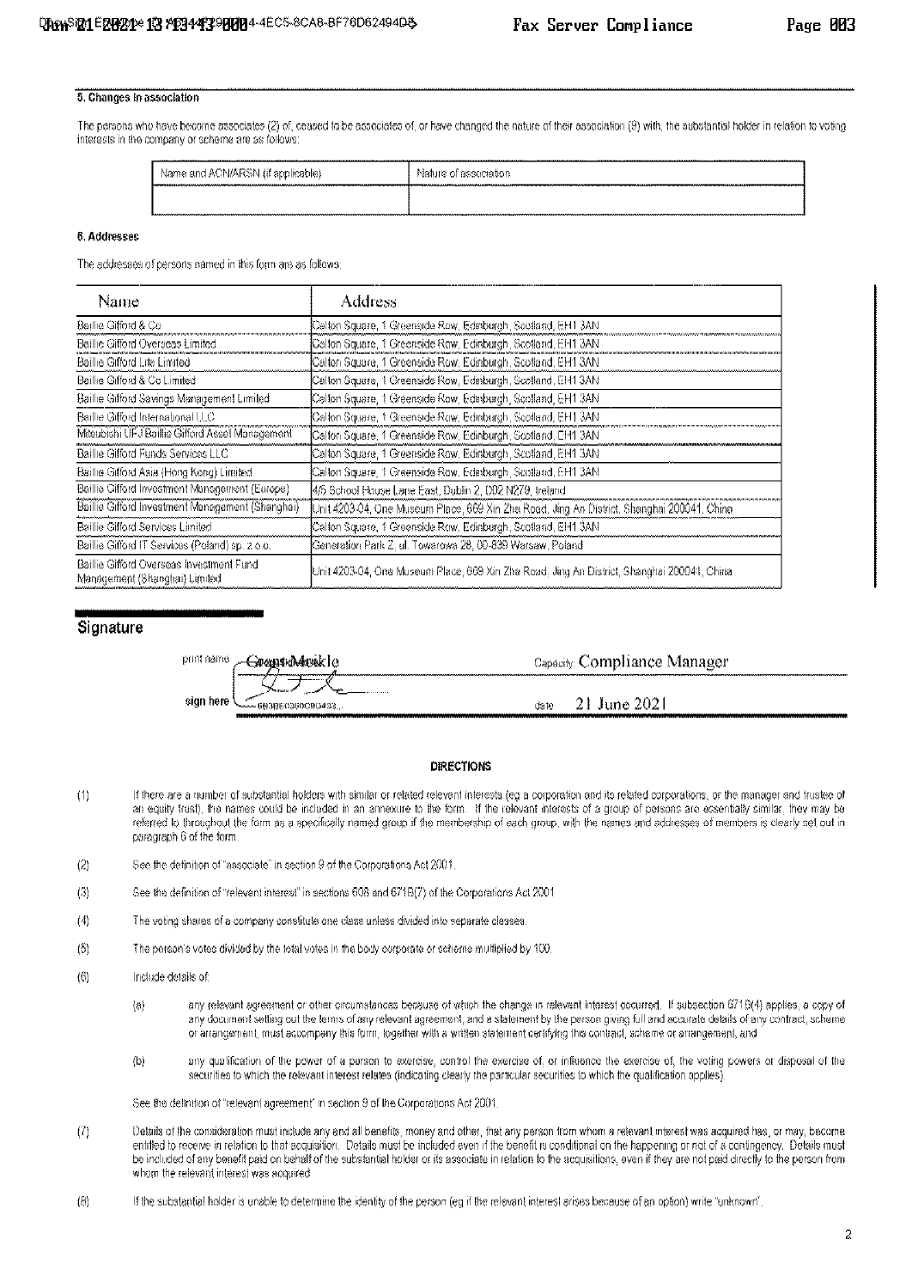$(9)$ Give defails, if appropriate, of the present association and any change in that association since the last substantial holding notice.

## Annexure 1 Nickel Mines Limited - ACN 127 510 589

### Details of substantial holder

Baillie Gifford & Co is the parent undertaking of an investment management group based in Edinburgh, Scotland. Baillie Gifford & Co is a partnership founded under Scottish<br>Law and is registered with the Financial Conduct A

We act as discretionary fund managers on behalf of, mainly, institutional clients under the umbrella of Baillie Gifford Overseas Limited for our clients based outside the UK and Baillie Gifford & Co for our clients in the UK.

More details can be found at our website www.ballhegifford.com.

The following companies are Affiliated Companies of Baillie Gifford & Co.

| Subsidiary                                               | Control |
|----------------------------------------------------------|---------|
| Baillie Gifford Overseas Ltd                             | 100%    |
| Baillie Gifford Life Limited                             | 100%    |
| Baillie Gifford & Coll imited                            | 100%    |
| Baillie Gifford Savings Management Limited               | 100%    |
| Baillie Gifford International LLC                        | IOO%    |
| Mitsubishi UFJ Baillie Gifford Asset Management Limited  | 49%     |
| Baillie Gifford Asia (Flong Kong) Limited                | 100%    |
| Baillie Gifford Funds Services LLC                       | 100%    |
| Baillie Gifford Investment Management (Europe) Limited   | 100%    |
| Baillie Gifford Investment Management (Shanghai) Limited | 100%    |
| Baillie Gifford Services Limited                         | 100%    |
| Baillie Gifford IT Services (Poland) sp. 20.0.           | 100%    |
| Baillie Gifford Overseas Investment Fund Management      | 100%    |
| (Shanghai) Limited                                       |         |

This is annexure 1 of 1 page referred to in Form 604 - Notice of change of interests of substantial holder

## Signature

| print name |                                                                                                                         |            | Comphance                  |
|------------|-------------------------------------------------------------------------------------------------------------------------|------------|----------------------------|
|            | LitantV.k.1<br>iala islami saat maanmaan laat. Tammaan lama la talala la nasara la saata la saat maa<br>MARABA Malaysia | capacity   |                            |
| sign here  | 10000011<br>-883860368090433<br>100414<br>                                                                              | date i<br> | June 2021<br><br>100404444 |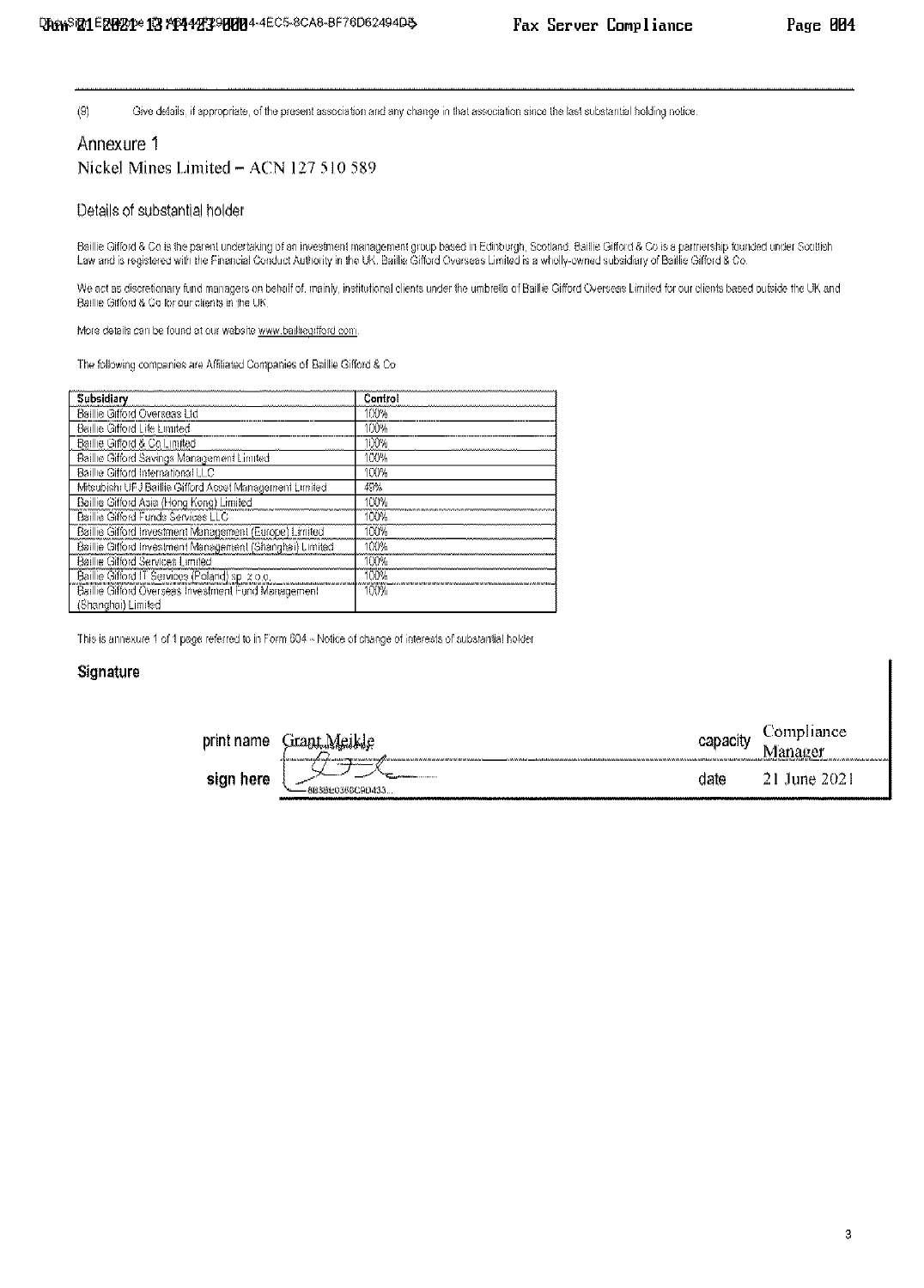# Annexure 2

Nickel Mines Limited - ACN 127 510 589

Details of changes in relevant interest

| Date of change | Person whose relevant<br>interest changed  | Nature of<br>change | <b>Considerations</b><br>given in<br>relation to<br>change (GBP) | Number of<br>securities<br>affected | Person's votes affected                             |
|----------------|--------------------------------------------|---------------------|------------------------------------------------------------------|-------------------------------------|-----------------------------------------------------|
| 07/01/2021     | Baillie Gifford & Co                       | Purchase            | 575668                                                           | 808.245                             | <b>HSBC Custody Nominees</b><br>(Australia) Limited |
| 07/01/2021     | <b>Baillie Gifford Overseas</b><br>Limited | Purchase            | 2940                                                             | 4128                                | <b>HSBC Custody Nominees</b><br>(Australia) Limited |
| 08/01/2021     | Baillie Gifford & Co                       | Purchase            | 811706                                                           | 1103072                             | <b>HSBC Custody Nominees</b><br>(Australia) Limited |
| 08/01/2021     | <b>Baillie Gifford Overseas</b><br>Limited | Purchase            | 4146                                                             | 5634                                | <b>HSBC Custody Nominees</b><br>(Australia) Limited |
| 11/01/2021     | Baillie Gifford & Co                       | Purchase            | 2016803                                                          | 2791796                             | <b>HSBC Custody Nominees</b><br>(Australia) Limited |
| 11/01/2021     | Baillie Gifford & Co.                      | Purchase            | 1512594                                                          | 2063896                             | <b>HSBC Custody Nominees</b><br>(Australia) Limited |
| 11/01/2021     | <b>Baillie Gifford Overseas</b><br>Limited | Purchase            | 7725                                                             | 14258                               | <b>HSBC Custody Nominees</b><br>(Australia) Limited |
| 11/01/2021     | <b>Baillie Gifford Overseas</b><br>Limited | Purchase            | 10300                                                            | 10541                               | <b>HSBC Custody Nominees</b><br>(Australia) Limited |
| 11/01/2021     | <b>Baillie Gifford Overseas</b><br>Limited | Purchase            | 21439                                                            | 29034                               | <b>HSBC Custody Nominees</b><br>(Australia) Limited |
| 12/01/2021     | <b>Baillie Gifford Overseas</b><br>Limited | Sale                | $-412482$                                                        | -595316                             | <b>HSBC Custody Nominees</b><br>(Australia) Limited |
| 12/01/2021     | Baillie Gifford & Co                       | Purchase            | 496536                                                           | 715853                              | <b>HSBC Custody Nominees</b><br>(Australia) Limited |
| 12/01/2021     | Baillie Gifford Overseas<br>Limited        | Purchase            | 2536                                                             | 3656                                | <b>HSBC Custody Nominees</b><br>(Australia) Limited |
| 13/01/2021     | <b>Baillie Gifford Overseas</b><br>Limited | Sale                | -1319825                                                         | -1896585                            | <b>HSBC Custody Nominees</b><br>(Australia) Limited |
| 14/01/2021     | Baillie Gifford Overseas<br>Limited        | Sale                | -473750                                                          | -670051                             | <b>HSBC Custody Nominees</b><br>(Australia) Limited |
| 14/01/2021     | Baillie Gifford & Co.                      | Purchase            | 870455                                                           | 1227549                             | <b>HSBC Custody Nominees</b><br>(Australia) Limited |
| 20/01/2021     | Baillie Gifford & Co.                      | Purchase            | 797249                                                           | 1111555                             | <b>HSBC Custody Nominees</b><br>(Australia) Limited |
| 21/01/2021     | <b>Baillie Gifford Overseas</b><br>Limited | Purchase            | 21124                                                            | 28549                               | <b>HSBC Custody Nominees</b><br>(Australia) Limited |
| 25/01/2021     | <b>Baillie Gifford Overseas</b><br>Limited | Purchase            | 17438                                                            | 22635                               | <b>HSBC Custody Nominees</b><br>(Australia) Limited |
| 27/01/2021     | Baillie Gifford & Co.                      | Purchase            | 564971                                                           | 748084                              | <b>HSBC Custody Nominees</b><br>(Australia) Limited |
| 28/01/2021     | Baillie Gifford Overseas<br>Limited        | Purchase            | 38710                                                            | 55512                               | <b>HSBC Custody Nominees</b><br>(Australia) Limited |
| 29/01/2021     | Baillie Gifford Overseas<br>Limited        | Purchase            | 872961                                                           | 2000000                             | <b>HSBC Custody Nominees</b><br>(Australia) Limited |
| 29/01/2021     | <b>Baillie Gifford Overseas</b><br>Limited | Purchase            | 1418035                                                          | 1236248                             | <b>HSBC Custody Nominees</b><br>(Australia) Limited |
| 01/02/2021     | <b>Baillie Gifford Overseas</b><br>Limited | Purchase            | 470655                                                           | 689540                              | <b>HSBC Custody Nominees</b><br>(Australia) Limited |
| 01/02/2021     | <b>Baillie Gifford Overseas</b><br>Limited | Purchase            | 379957                                                           | 537388                              | <b>HSBC Custody Nominees</b><br>(Australia) Limited |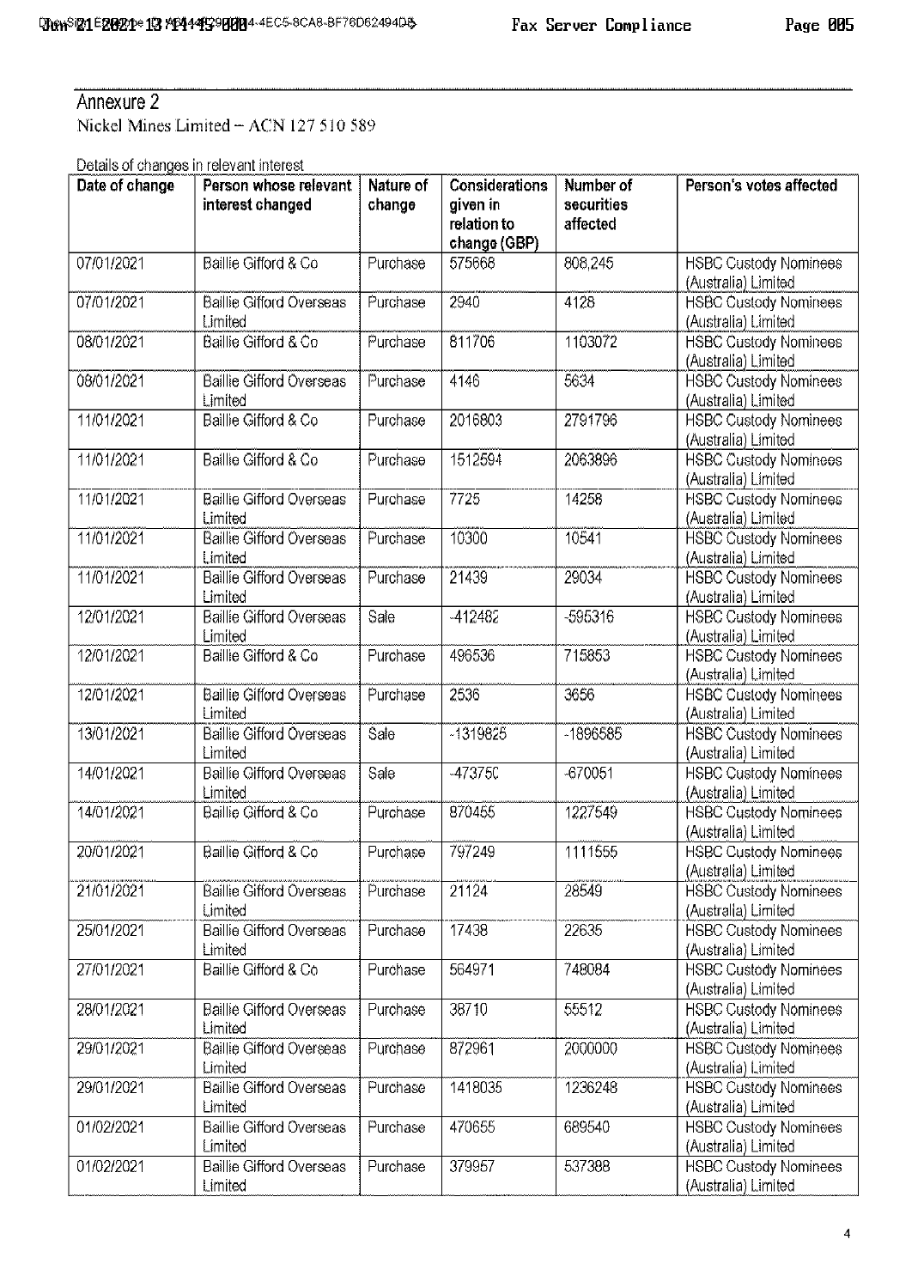| 02/02/2021 | Baillie Gifford Overseas<br>Limited        | Purchase | 1771669   | 1590262    | <b>HSBC Custody Nominees</b><br>(Australia) Limited |
|------------|--------------------------------------------|----------|-----------|------------|-----------------------------------------------------|
|            |                                            |          |           |            |                                                     |
| 02/02/2021 | <b>Baillie Gifford Overseas</b><br>Limited | Purchase | 406253    | 551950     | <b>HSBC Custody Nominees</b><br>(Australia) Limited |
| 02/02/2021 | <b>Baillie Gifford Overseas</b>            | Purchase | 1169180   | 2409738    | <b>HSBC Custody Nominees</b>                        |
|            | Limited                                    |          |           |            | (Australia) Limited                                 |
| 02/02/2021 | Baillie Gifford Overseas                   | Purchase | 615598    | 836373     |                                                     |
|            | Limited                                    |          |           |            | <b>HSBC Custody Nominees</b><br>(Australia) Limited |
|            |                                            |          |           |            |                                                     |
| 03/02/2021 | <b>Baillie Gifford Overseas</b><br>Limited | Purchase | 1641129   | 2266520    | <b>HSBC Custody Nominees</b><br>(Australia) Limited |
| 04/02/2021 | Baillie Gifford & Co                       | Purchase | 255927    | 351653     | <b>HSBC Custody Nominees</b>                        |
|            |                                            |          |           |            | (Australia) Limited                                 |
| 04/02/2021 | <b>Baillie Gifford Overseas</b>            | Purchase | 14061     | 19321      | <b>HSBC Custody Nominees</b>                        |
|            | Limited                                    |          |           |            | (Australia) Limited                                 |
| 08/02/2021 | Baillie Gifford Overseas                   | Purchase | 19311     | 28198      |                                                     |
|            | Limited                                    |          |           |            | <b>HSBC Custody Nominees</b><br>(Australia) Limited |
| 09/02/2021 | Baillie Gifford & Co                       | Purchase | 468281    | 686057     | <b>HSBC Custody Nominees</b>                        |
|            |                                            |          |           |            | (Australia) Limited                                 |
| 09/02/2021 | <b>Baillie Gifford Overseas</b>            | Purchase | 19627     | 28780      | <b>HSBC Custody Nominees</b>                        |
|            | Limited                                    |          |           |            | (Australia) Limited                                 |
| 10/02/2021 | Baillie Gifford Overseas                   | Purchase | 35837     | 53960      | <b>HSBC Custody Nominees</b>                        |
|            | Limited                                    |          |           |            | (Australia) Limited                                 |
|            |                                            |          |           |            |                                                     |
| 11/02/2021 | Baillie Gifford & Co                       | Purchase | 1565859   | 2330809    | <b>HSBC Custody Nominees</b>                        |
|            |                                            |          |           |            | (Australia) Limited                                 |
| 11/02/2021 | <b>Baillie Gifford Overseas</b>            | Purchase | 21398     | 31852      | <b>HSBC Custody Nominees</b>                        |
|            | Limited                                    |          |           |            | (Australia) Limited                                 |
| 12/02/2021 | <b>Baillie Gifford Overseas</b>            | Purchase | 14182     | 21128      | <b>HSBC Custody Nominees</b>                        |
|            | Limited                                    |          |           |            | (Australia) Limited                                 |
| 16/02/2021 | Baillie Gifford & Co                       | Purchase | 662575    | 911082     | <b>HSBC Custody Nominees</b>                        |
|            |                                            |          |           |            | (Australia) Limited                                 |
| 18/02/2021 | <b>Baillie Gifford Overseas</b>            | Purchase | 18198     | 24693      | <b>HSBC Custody Nominees</b>                        |
|            | Limited                                    |          |           |            | (Australia) Limited                                 |
| 22/02/2021 | <b>Baillie Gifford Overseas</b>            | Sale     | -1000107  | -1286936   | <b>HSBC Custody Nominees</b>                        |
|            | Limited                                    |          |           |            | (Australia) Limited                                 |
| 22/02/2021 | Baillie Gifford Overseas                   | Purchase | 17679     | 22707      | <b>HSBC Custody Nominees</b>                        |
|            | Limited                                    |          |           |            | (Australia) Limited                                 |
| 23/02/2021 | <b>Baillie Gifford Overseas</b>            | Purchase | 22008     | 26996      | <b>HSBC Custody Nominees</b>                        |
|            | Limited                                    |          |           |            | (Australia) Limited                                 |
| 24/02/2021 | <b>Baillie Gifford Overseas</b>            | Sale     | $-1367$   | $-1664$    | <b>HSBC Custody Nominees</b>                        |
|            | Limited                                    |          |           |            | (Australia) Limited                                 |
| 25/02/2021 | <b>Baillie Gifford Overseas</b>            | Purchase | 5839      | 6951       | <b>HSBC Custody Nominees</b>                        |
|            | Limited                                    |          |           |            | (Australia) Limited                                 |
| 04/03/2021 | <b>Baillie Gifford Overseas</b>            | Purchase | 10325     | 14024      | <b>HSBC Custody Nominees</b>                        |
|            | Limited                                    |          |           |            | (Australia) Limited                                 |
| 05/03/2021 | <b>Baillie Gifford Overseas</b>            | Purchase | 6731      | 10093      | <b>HSBC Custody Nominees</b>                        |
|            | Limited                                    |          |           |            | (Australia) Limited                                 |
| 08/03/2021 | <b>Baillie Gifford Overseas</b>            | Purchase | 26932     | 37035      | <b>HSBC Custody Nominees</b>                        |
|            | Limited                                    |          |           |            | (Australia) Limited                                 |
| 09/03/2021 | Baillie Gifford Overseas                   | Purchase | 18564     | 25157      | <b>HSBC Custody Nominees</b>                        |
|            | Limited                                    |          |           |            | (Australia) Limited                                 |
| 10/03/2021 | <b>Baillie Gifford Overseas</b>            | Sale     | $-142802$ | -193000    | <b>HSBC Custody Nominees</b>                        |
|            | Limited                                    |          |           |            | (Australia) Limited                                 |
| 16/03/2021 | <b>Baillie Gifford Overseas</b>            | Sale     | -1669452  | -2037350   | <b>HSBC Custody Nominees</b>                        |
|            | Limited                                    |          |           |            | (Australia) Limited                                 |
| 17/03/2021 | <b>Baillie Gifford Overseas</b>            | Sale     | $-922415$ | $-1165673$ | <b>HSBC Custody Nominees</b>                        |
|            | Limited                                    |          |           |            |                                                     |
|            |                                            |          |           |            | (Australia) Limited                                 |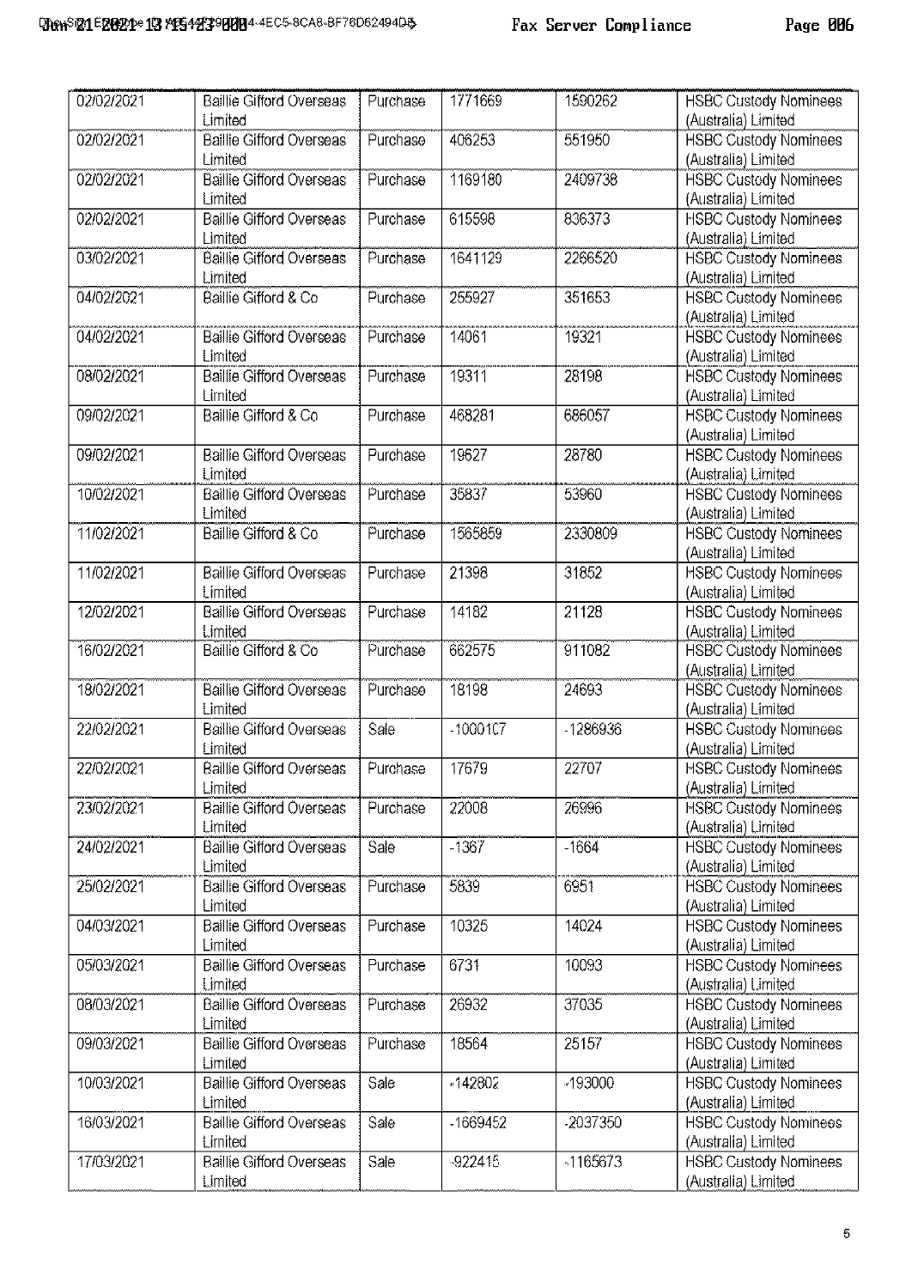| 18/03/2021 | Baillie Gifford Overseas        | Sale     | $-674734$ | $-838413$ | <b>HSBC Custody Nominees</b> |
|------------|---------------------------------|----------|-----------|-----------|------------------------------|
|            | Limited                         |          |           |           | (Australia) Limited          |
| 22/03/2021 | <b>Baillie Gifford Overseas</b> | Purchase | 17861     | 23936     | <b>HSBC Custody Nominees</b> |
|            | Limited                         |          |           |           | (Australia) Limited          |
| 30/03/2021 | <b>Baillie Gifford Overseas</b> | Sale     | $-70436$  | -99334    | <b>HSBC Custody Nominees</b> |
|            | Limited                         |          |           |           | (Australia) Limited          |
| 07/04/2021 | Baillie Gifford Overseas        | Purchase | 43665     | 59408     | <b>HSBC Custody Nominees</b> |
|            | Limited                         |          |           |           | (Australia) Limited          |
| 08/04/2021 | <b>Baillie Gifford Overseas</b> | Purchase | 9687      | 12913     | <b>HSBC Custody Nominees</b> |
|            | Limited                         |          |           |           | (Australia) Limited          |
| 23/04/2021 | <b>Baillie Gifford Overseas</b> | Purchase | 10666     | 15231     | <b>HSBC Custody Nominees</b> |
|            | Limited                         |          |           |           | (Australia) Limited          |
| 26/04/2021 | Baillie Gifford & Co            | Purchase | 719842    | 996991    | <b>HSBC Custody Nominees</b> |
|            |                                 |          |           |           | (Australia) Limited          |
| 26/04/2021 | <b>Baillie Gifford Overseas</b> | Purchase | 7676      | 10632     | <b>HSBC Custody Nominees</b> |
|            | Limited                         |          |           |           | (Australia) Limited          |
| 27/04/2021 | Baillie Gifford & Co            | Purchase | 285533    | 432239    | <b>HSBC Custody Nominees</b> |
|            |                                 |          |           |           | (Australia) Limited          |
|            | Baillie Gifford & Co            |          | 465792    |           |                              |
| 27/04/2021 |                                 | Purchase |           | 705116    | <b>HSBC Custody Nominees</b> |
|            |                                 |          |           |           | (Australia) Limited          |
| 27/04/2021 | <b>Baillie Gifford Overseas</b> | Purchase | 3045      | 4609      | <b>HSBC Custody Nominees</b> |
|            | Limited                         |          |           |           | (Australia) Limited          |
| 06/05/2021 | <b>Baillie Gifford Overseas</b> | Purchase | 8148      | 12409     | <b>HSBC Custody Nominees</b> |
|            | Limited                         |          |           |           | (Australia) Limited          |
| 07/05/2021 | <b>Baillie Gifford Overseas</b> | Purchase | 3480      | 5581      | <b>HSBC Custody Nominees</b> |
|            | Limited                         |          |           |           | (Australia) Limited          |
| 18/05/2021 | Baillie Gifford & Co            | Sale     | $-748851$ | -1335698  | <b>HSBC Custody Nominees</b> |
|            |                                 |          |           |           | (Australia) Limited          |
| 25/05/2021 | <b>Baillie Gifford Overseas</b> | Purchase | 930955    | 1702059   | JP Morgan Nominees           |
|            | Limited                         |          |           |           | Australia Limited            |
| 25/05/2021 | <b>Baillie Gifford Overseas</b> | Purchase | 5005      | 9150      | <b>HSBC Custody Nominees</b> |
|            | Limited                         |          |           |           | (Australia) Limited          |
| 26/05/2021 | <b>Baillie Gifford Overseas</b> | Purchase | 897341    | 1587163   | JP Morgan Nominees           |
|            | Limited                         |          |           |           | Australia Limited            |
| 26/05/2021 | <b>Baillie Gifford Overseas</b> | Purchase | 4824      | 8533      | <b>HSBC Custody Nominees</b> |
|            | Limited                         |          |           |           | (Australia) Limited          |
| 02/06/2021 | Baillie Gifford & Co            | Purchase | 367200    | 629412    | <b>HSBC Custody Nominees</b> |
|            |                                 |          |           |           | (Australia) Limited          |
| 03/06/2021 | Baillie Gifford Overseas        | Purchase | 4227      | 7204      | <b>HSBC Custody Nominees</b> |
|            | Limited                         |          |           |           | (Australia) Limited          |
| 04/06/2021 | <b>Baillie Gifford Overseas</b> | Purchase | 4006      | 6929      | <b>HSBC Custody Nominees</b> |
|            | Limited                         |          |           |           | (Australia) Limited          |
| 07/06/2021 | Baillie Gifford & Co            | Purchase | 408932    | 703816    | <b>HSBC Custody Nominees</b> |
|            |                                 |          |           |           | (Australia) Limited          |
| 17/06/2021 | Baillie Gifford & Co.           | Purchase | 451222    | 838517    | <b>HSBC Custody Nominees</b> |
|            |                                 |          |           |           |                              |
|            |                                 |          |           | 1007595   | (Australia) Limited          |
| 21/06/2021 | Baillie Gifford & Co            | Purchase | 539283    |           | <b>HSBC Custody Nominees</b> |
|            |                                 |          |           |           | (Australia) Limited          |
|            |                                 |          |           |           |                              |

This is annexure 2 of 3 pages referred to in Form 604 - Notice of change of interests of substantial holder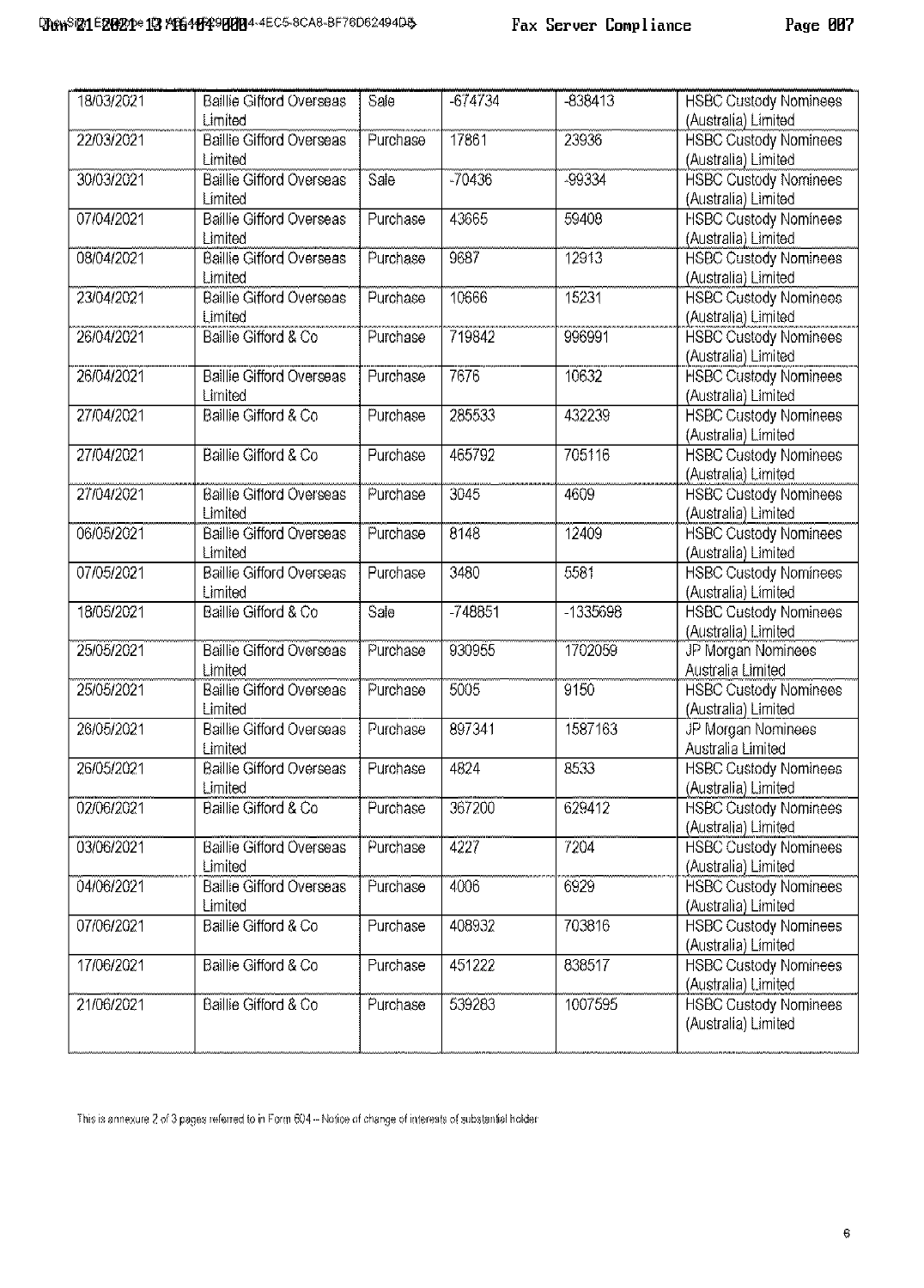Signature

| print name   | - Docusianed Dr.<br><b>UVIV-VIV</b>                                                                         | capacity      | . ompliance                      |
|--------------|-------------------------------------------------------------------------------------------------------------|---------------|----------------------------------|
| sign<br>nere | <b>CONTRACTOR</b> CONTRACTOR<br><b>WALKARD </b><br>-083950360090433<br>--------<br>--------<br>----<br>---- | date<br>----- | June 2021<br>----------<br>----- |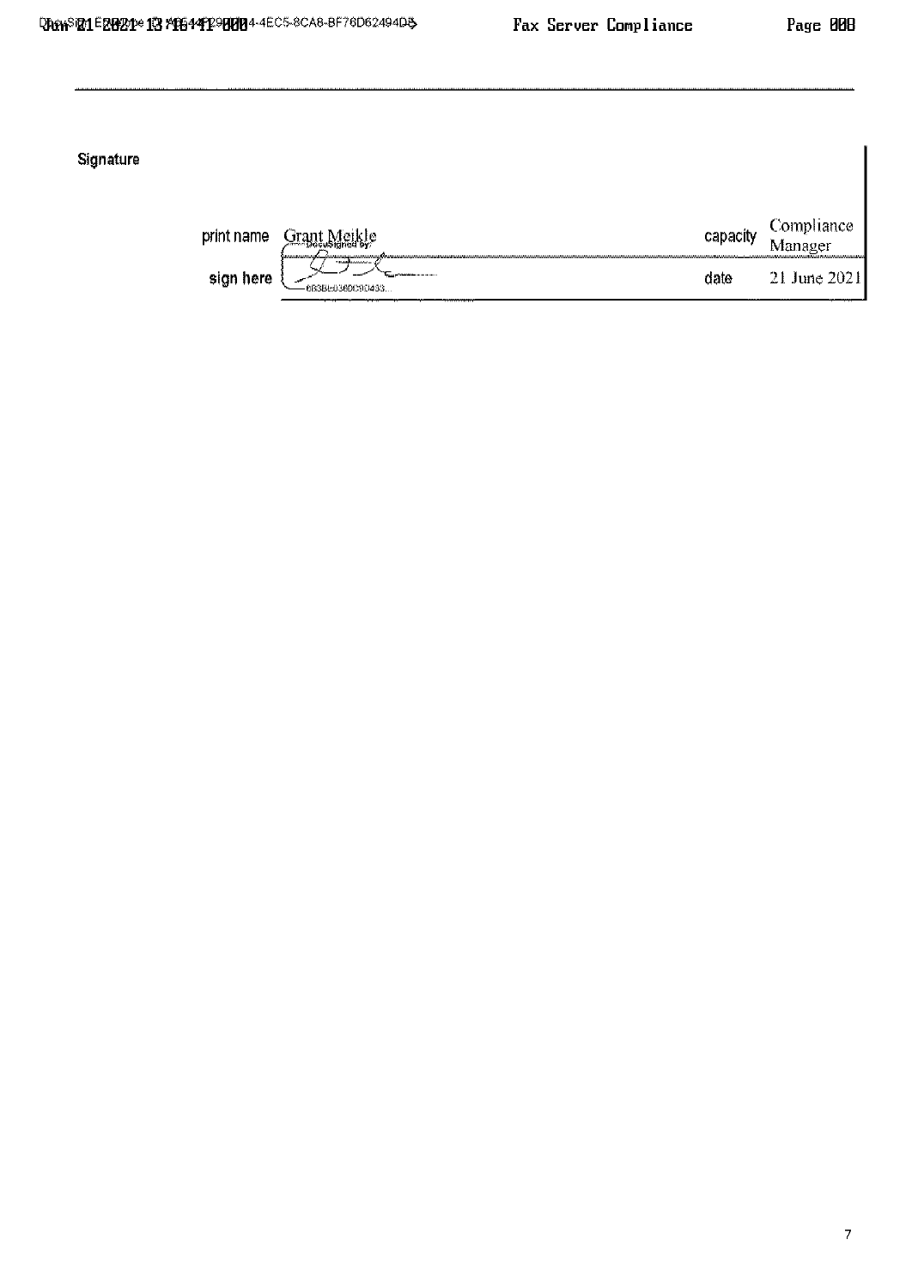## Annexure 3 Nickel Mines Limited - ACN 127 510 589

Details of present registered holders

| Holder of relevant<br>interest             | Registered holder of<br>securities                  | Person<br>entitled to<br>be<br>registered<br>as holder<br>(8) | Nature of<br>relevant<br>interest (6)                                                                                                                | securities         | Class and number of | Person's<br>votes |
|--------------------------------------------|-----------------------------------------------------|---------------------------------------------------------------|------------------------------------------------------------------------------------------------------------------------------------------------------|--------------------|---------------------|-------------------|
| Baillie Gifford & Co                       | <b>HSBC Custody Nominees</b><br>(Australia) Limited | m.                                                            | Baillie Gifford<br>& Co and                                                                                                                          | Ordinary<br>shares | 110,152,525         | 110,152,525       |
| Baillie Gifford<br>Overseas Limited        | <b>HSBC Custody Nominees</b><br>(Australia) Limited |                                                               | Baillie Gifford<br>Overseas                                                                                                                          | Ordinary<br>shares | 42.261.198          | 42,261,198        |
| <b>Baillie Gifford</b><br>Overseas Limited | JP Morgan Nominees<br>Australia Limited             |                                                               | Limited have<br>power to (or to<br>control)<br>exercise vote<br>and-or<br>dispose of the<br>securities as<br>discretionary<br>investment<br>managers | Ordinary<br>shares | 3,289,222           | 3,289,222         |

This is annexure 3 of 1 page referred to in Form 604 - Notice of change in interests of substantial holder

## Signature

| rrr<br>าะ  |                            | n ar<br>acin | lian e e<br>,,,,,,,<br>.<br><b>COMMUNICATION</b><br>88219292000 |
|------------|----------------------------|--------------|-----------------------------------------------------------------|
| rere<br>ுங | <br>---<br>883BE0380C9D433 |              | --<br>-----------------------------<br>--------                 |